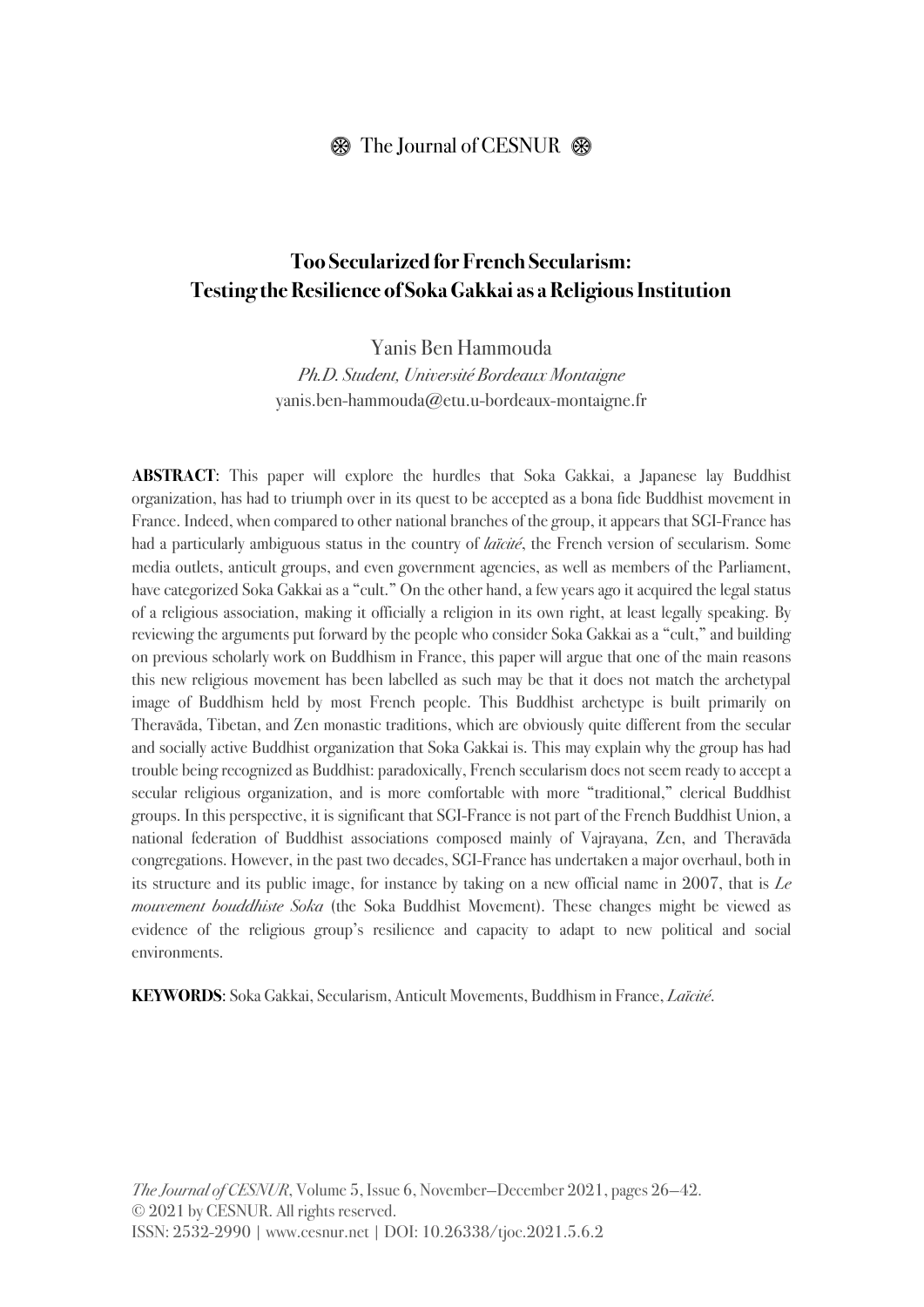### *Introduction*

Buddhism is now a fully established and accepted religion in France despite its relatively late arrival into the French religious context. But like other world religions, Buddhism does not constitute one monolithic block. It is comprised of a multitude of traditions and sects, and all have not been met with the same response on the part of the French authorities or the French public. Whereas Theravāda, Zen, or Tibetan traditions have enjoyed a positive image that led them to quickly obtain official recognition from the authorities, Soka Gakkai, a Japanese lay organization practicing Nichiren Buddhism, has had an ambiguous relationship with the French people and the French government. The group arrived in France in the 1960s, at the same time as many other Buddhist groups, Tibetan or Japanese, but in the 1980s and 1990s it faced a strong backlash from anticult organizations within and outside the government, and from the media. And yet, in 1991, the then president of Soka Gakkai International Daisaku Ikeda was received by François Mitterrand (1916–1996), the president of France at the time.

The difference of treatment in France between Soka Gakkai on the one hand and more mainstream Buddhist traditions on the other is quite puzzling. As this paper will argue, one possible factor that played a role in this discrepancy may be found in the archetypal image of Buddhism that many French people seem to hold in their minds. This image that is based essentially on Theravāda, Zen, and Tibetan monastic groups has created certain expectations regarding how and by whom Buddhism is practiced, as well as what Buddhist practitioners or organizations may look like. Because Soka Gakkai is a secular organization whose members have differing beliefs and practices, it does not fit this image, as will be explained in the second part of this paper, and it has been viewed by some as a "pseudo-Buddhist" group.

However, Soka Gakkai has shown great resilience in the face of this difficult acceptance, and has managed to adapt to the French context, notably by modifying its institutional structure. But to understand the context in question, it is first needed to review the main phases of the development of Buddhism in France, a development dominated by Theravāda Buddhism as well as by specific Mahāyāna traditions.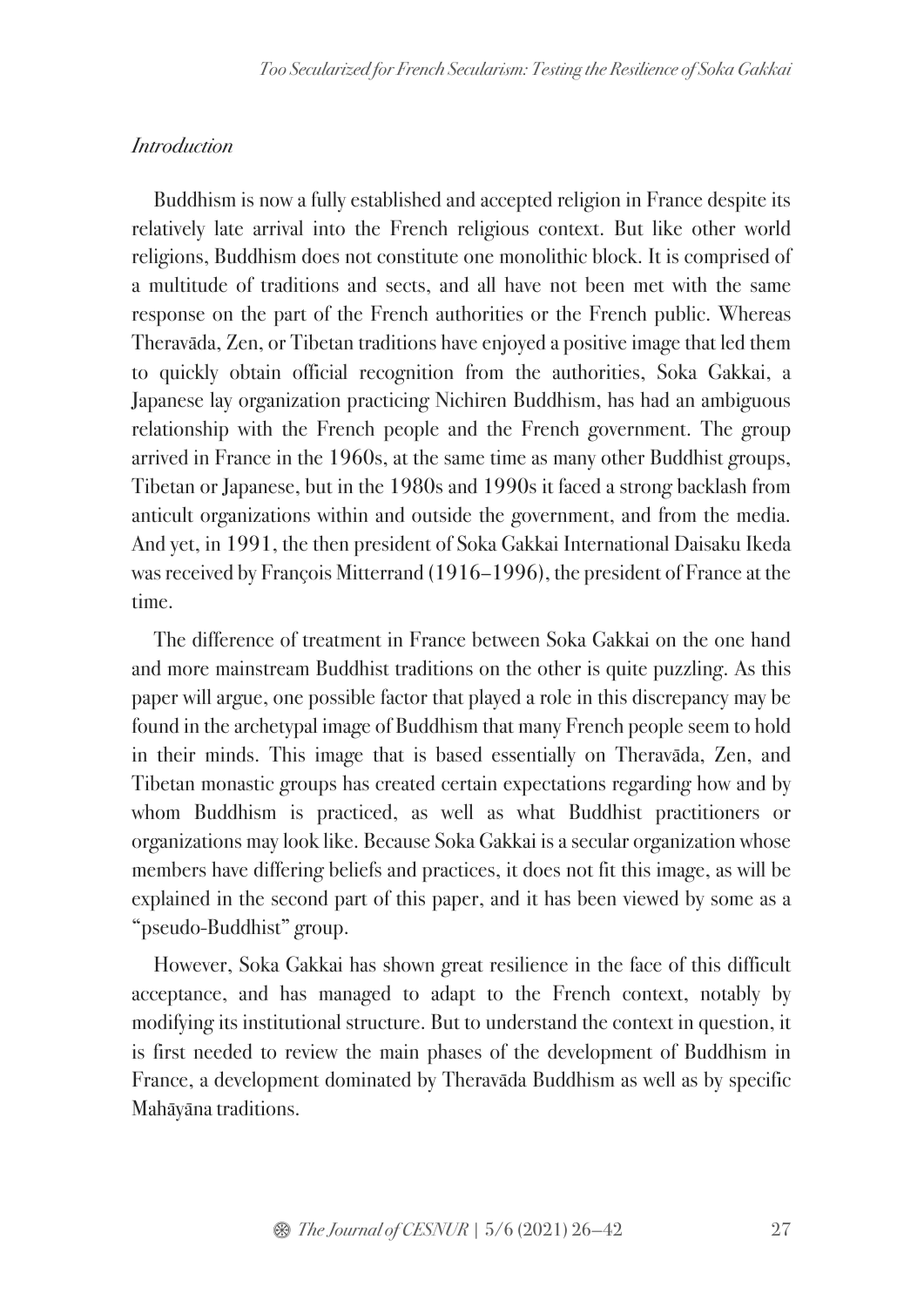# *1. The Development of Buddhism in France*

## 1.1. From Theravāda…

It is not the intention of this paper to retrace in detail the history of European contacts with and interest in Buddhism (authors with much more expertise in this field of study have already presented such an account, see for instance Donald S. Lopez and his monography *From Stone to Flesh:* Lopez 2013). However, to understand the reception of Soka Gakkai in France it is important to have a grasp of the history of Buddhism in this country, of how it has been viewed, studied, and which traditions are most present.

Even though Mahāyāna traditions can be considered the most important Buddhist ones in France nowadays, as will be shown further down, the Theravāda tradition was the one which first constituted the main object of interest of many intellectuals. Indeed, French orientalists in the  $18<sup>th</sup>$  century, among whom was Eugène Burnouf (1801–1852), considered by some as "the founding father of modern Buddhist scientific studies" (Silk 2012, 1), believed in the existence of a "pure" or "original" Buddhism, which dated back to the founder of this religion, Buddha Shakyamuni, and whose closest descendant, so to speak, was in their eyes the Theravāda tradition (Obadia 1999, 32–5 and 44–5). As Lionel Obadia further explains in his book *Bouddhisme et Occident* [Buddhism and the West] (1999), orientalists were more interested in the "original" Buddhist philosophy as presented in the exegesis of monastic texts rather than in the Buddhist cosmology or the popular religious beliefs and practices (Obadia 1999, 44). Buddhism thus came to be interpreted as a rational religion. This interest in the Theravāda tradition could be found in other intellectual circles in France, such as the Society of the Friends of Buddhism (*Société des amis du bouddhisme*) founded in 1929. However, a few years later this society turned its focus towards Tibetan Buddhism, one of the Mahāyāna traditions.

## 1.2. …to Mahāyāna Buddhism

This shift of interest from Theravāda to Mahāyāna Buddhism, and especially the Tibetan Vajrayana tradition, was probably influenced by another very famous French orientalist, namely Alexandra David-Néel (1868–1969). Called by Lionel Obadia the "first true apologist of Tibetan Buddhism in France" (Obadia 1999,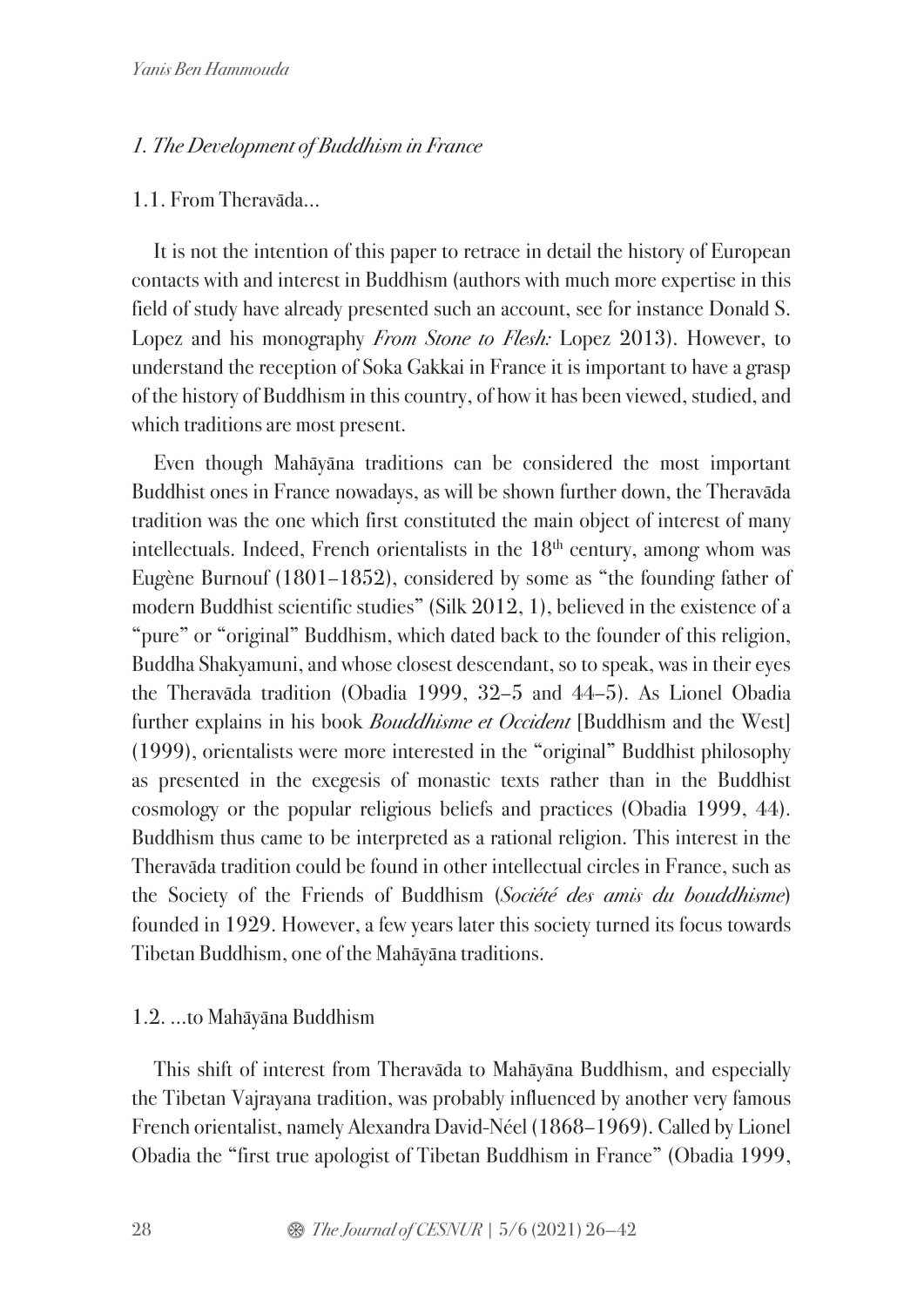112), she promoted an image of Buddhism that was much more esoteric than what was presented and studied by previous orientalists. This can be seen in several of her most famous books, such as *Magic and Mystery in Tibet* (David-Néel 1929), *Tibetan Tale of Love and Magic* (David-Néel 1938), or even in her travel account *My Journey to Lhasa* (David-Néel 1927). In 2016, the first part of a four-volume comic book on David-Néel's life (*Une vie avec Alexandra David-Néel* [A Life with Alexandra David-Néel]) was published (Campoy and Blanchot 2016). It was reissued in 2017, along with the second volume (Campoy and Blanchot 2017), later followed by a third and fourth installments (Campoy and Blanchot 2018, 2020), which is evidence that her life, her travels and, by extent, the image of Tibetan Buddhism she painted in her books are still a source of fascination and interest for many French people. Her house in the town of Digneles-Bains, in the South of France, has even become a museum.

The development and democratization of Tibetan Buddhism in France kept increasing throughout the  $20<sup>th</sup>$  century, especially after World War II. This time, however, Asian practitioners and teachers took on themselves to spread their religion in Western countries. Chögyam Trungpa (1939–1987), Chuje Akong Rinpoche (1940–2013), Kalu Rinpoche (1905–1989), Sögyal Rinpoche (1947–2019), and other Tibetan teachers travelled to France and started not only to teach there but to create numerous Buddhist centers and temples (Rigal-Cellard 2009, 49–66). So much so that Raphaël Liogier asserted in his book *Le bouddhisme mondialisé* [Globalized Buddhism] that

France can be considered the European nerve center, not so much of Buddhism in general as of the so-called Great Vehicle (between 60% and 65% of Tibetan Buddhist centers in Europe are established in France) (Liogier 2004, 239).

The Dalai Lama also participated in this development of Tibetan Buddhism in France, at least indirectly, as he enjoys a tremendously positive public image. According to the journalist Gaël Lombart, the Dalai Lama made 21 trips to France in 35 years (Lombart 2016). One of his official translators, the French Buddhist monk Matthieu Ricard, is also a Buddhist figure very much liked by a significant proportion of French people, as is demonstrated by the dozens of books, and newspaper and scientific articles he (co-)published, as well as the many interviews he has given over the years on French television.

But Tibetan Buddhism is not the only Mahāyāna tradition to have known success in this country. Zen Buddhism shares a large portion of the French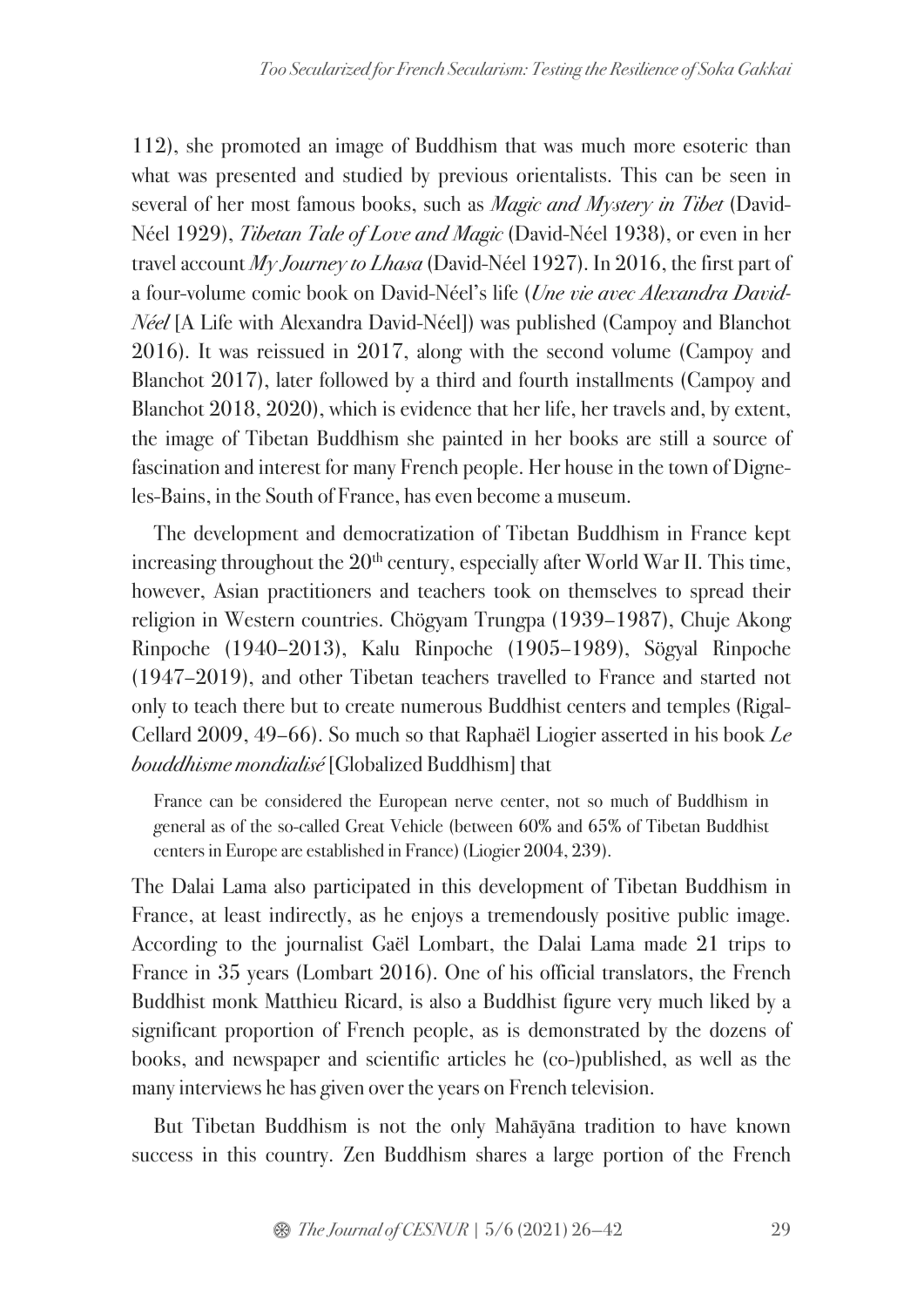Buddhist religious market. In 1999, French scholar Frédéric Lenoir listed 51 Zen centers in France, compared to 70 Tibetan Buddhist centers and only 15 Theravāda centers (Lenoir 1999, 423–40). One of the most well-known Buddhist centers in France is that of the Plum Village, near Bordeaux, which is among the biggest Buddhist centers in Europe as it boasts a monastic community of over 200 monks and nuns and has sometimes welcomed more than 700 guests for retreats, according to its official website. This huge center was founded by the famous Vietnamese monk Thích Nhất Hạnh and nun Chân Kông in 1982.

## 1.3. The French Buddhist Union

In 1986, several Buddhist communities came together and formed the French Buddhist Union (*Union bouddhiste de France*, or UBF). It is a federation now comprised of most of the Buddhist traditions established in France, at the forefront of which are the Tibetan and Zen traditions: 8 out of the 9 presidents of this federation practiced either Tibetan or Japanese Zen Buddhism (the exception being Ven. Dr. Tampalawela Dhammaratana who is a practitioner of the Theravāda tradition). Right from the start the goal of the UBF was to become the official representative of Buddhism to the French authorities. It was quickly successful in its endeavor since only two years later, in 1988, the UBF obtained a seat on the board of directors of CAVIMAC (*Caisse d'assurance vieillesse, invalidité et maladie des cultes*), the French national health fund for members of clergy, congregations, and religious communities. Buddhism is still today the only non-Abrahamic religion on the board of directors of CAVIMAC.

That same year the French *Conseil d'État* granted the UBF another official recognition: the Karmé Dharma Chakra monastery obtained the legal status of congregation. Up until then, only Catholic worship associations enjoyed the benefits of that official status (Liogier 2005, 244). In 1997, the French Buddhist Union managed to secure a fifteen-minute time slot on France 2, the most important French public national television channel, in order to produce *Sagesses bouddhistes* ("Buddhist Words of Wisdom," called *Voix bouddhistes* or "Buddhist Voices" until 2007). This TV program is broadcast every Sunday morning along other programs about Judaism, Islam, Protestantism, the Orthodox Church, the Eastern Catholic Churches, and before the live broadcast of the Catholic mass at 10:30 am.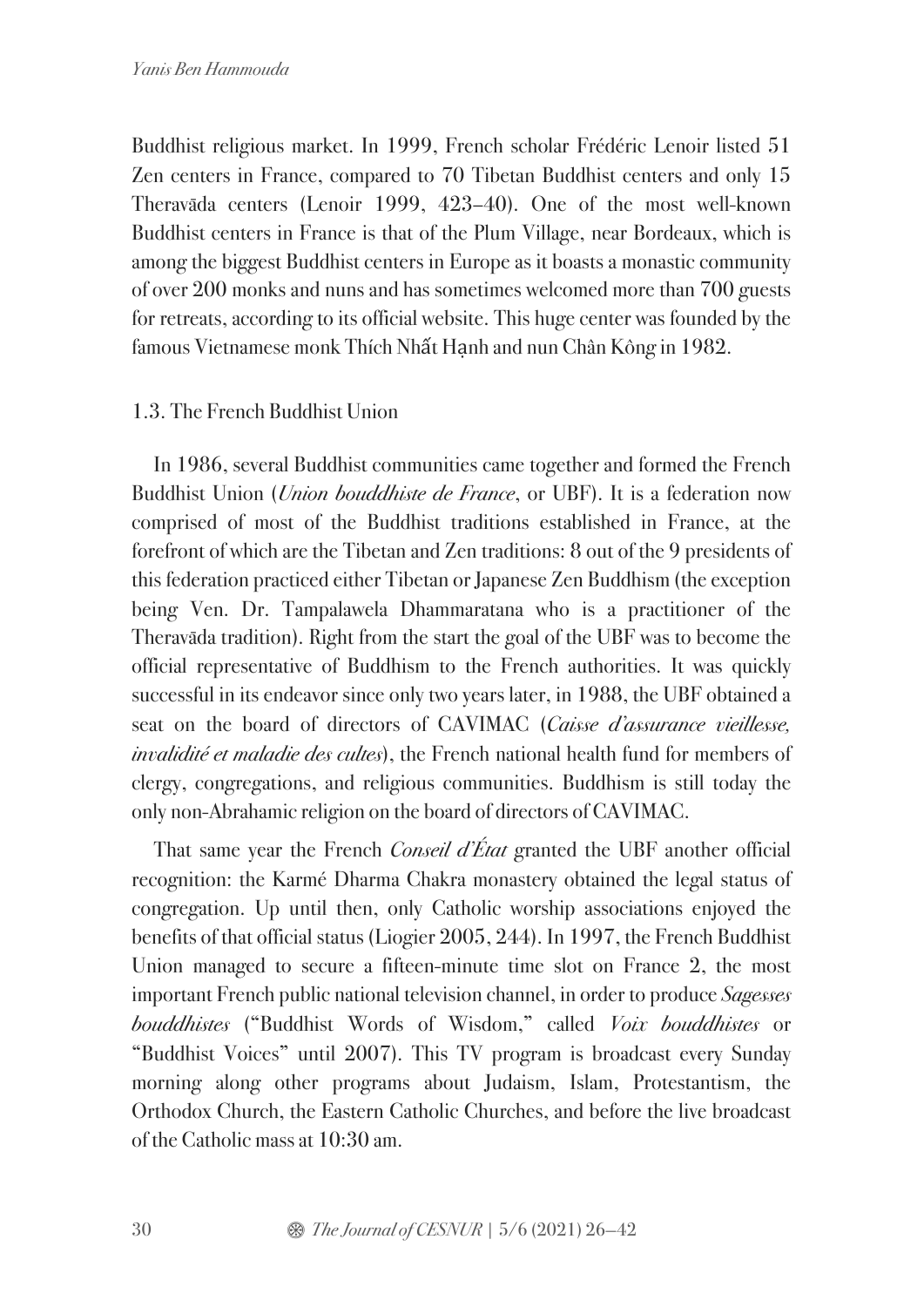It is therefore indubitable that the UBF has met with success as far as the French authorities are concerned. However, this sort of hegemony enjoyed by the UBF poses the question of the representation and recognition of Buddhist traditions that are not members of this federation, as is the case of Soka Gakkai. Even without considering the question of the UBF, the historical weight of the Buddhist traditions in France mentioned above has probably played against certain Buddhist groups such as Soka Gakkai, as the former are at the source of the archetypal image of Buddhism many French people hold in their minds, a sort of mold into which Soka Gakkai does not fit since, in many respects, it differs greatly from Tibetan and Zen traditions.

# *2. A "Pseudo-Buddhism": Soka Gakkai and the Archetypal Image of Buddhism in France*

## 2.1. Soka Gakkai Classified as a "Cult"

Soka Gakkai began to settle in France in the 1960s, around the same time as the creation of the first centers of the Tibetan and Zen traditions. Soka Gakkai and the other Buddhist traditions developed in parallel, though at a very different pace and with varying success: while the UBF was getting official recognition from the French government, the 1980s were for the Japanese sect a period of intense public rejection as it was accused of being a "cult." Anti-cultists among French authorities, in the press, and in anti-cult associations even branded the group as a form of "pseudo-Buddhism."

Since the 1980s, the French government has published every year or so a report on the "cults" (called "sectes" in French) established in France as well as the groups demonstrating, in the eyes of the authorities, "cultic tendencies" ("dérives sectaires"). Soka Gakkai was at least mentioned, if not openly criticized, in several of those reports. The first time was in 1985 with the Vivien Report which not only listed Soka Gakkai as a "cult" but went as far as to call it a "pseudo-Buddhism" (Vivien 1985, 62).

This term evidently implies that there exists a true or an original form of Buddhism, to which the authors of the report deem that Soka Gakkai does not belong. One might see in the use of this term and, consequently, in the act of judging the "purity" of a religious tradition, a legacy from the 18<sup>th</sup> century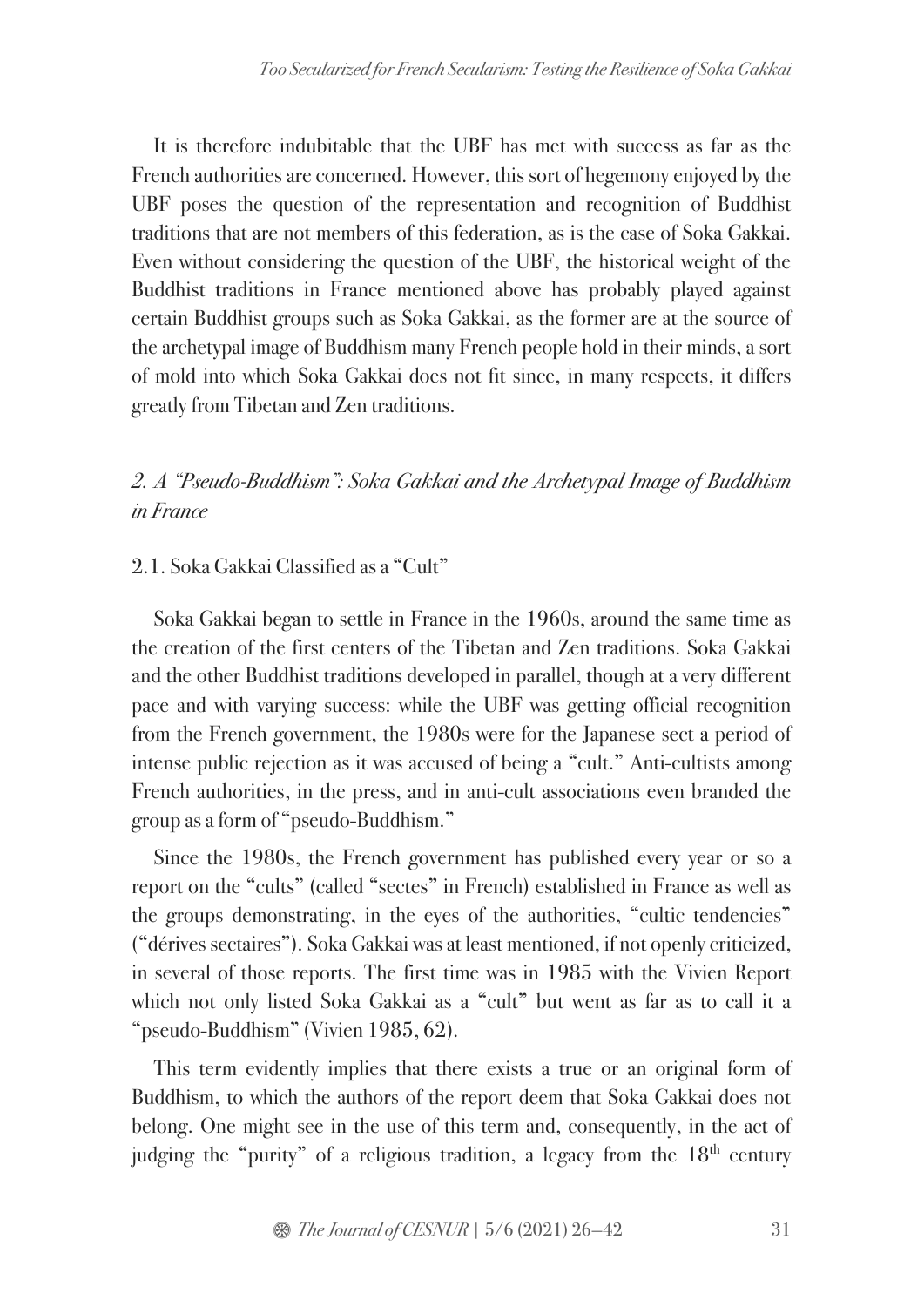orientalists who believed in such an original form of Buddhism. This is emphasized by another report, the Gest-Guyard Report (1995), which tackles the issue of what are called the "'orientalist' movements":

The "orientalist" movements:

Is grouped under this term an extreme diversity of movements that refer to oriental religions and metaphysical doctrines, such as Buddhism, Hinduism or Taoism, *all while corrupting them*.

*Soka Gakkai claims to be teaching (despite the 1990 schism with Nichiren Sh*ō*sh*ū*) the*  doctrine of Nichiren, a 13<sup>th</sup> century Buddhist monk who professed a nationalist and intolerant Buddhism (Gest and Guyard 1995, II.A.1, emphasis added).

In their review of "cults" established in France, the authors of the report created seven categories based on the characteristics of each religious group: the "'apocalyptic' movements," the "'neo-pagan' movements," the "'satanic' movements," the "'healing movements," the "'occultist' movements," the "'psychoanalytic' movements," and the "'orientalist' movements." As is explained in the quotation above, the orientalist movements are characterized by the fact that they corrupt "oriental religions." Consequently, Soka Gakkai is supposedly not a genuine Buddhist group, its members can only "claim" to be practicing Buddhism. For the authors of the report, this lack of legitimacy seems further heightened by the schism between Soka Gakkai, the lay Nichirenist organization, and Nichiren Shōshū, the monastic order to which Soka Gakkai was affiliated until 1990.

### 2.2. The model of the Theravāda, Tibetan, and Zen Traditions

We might be here touching upon one of the reasons why Soka Gakkai has been viewed as a corrupt or fake form of Buddhism: if one follows the logic of the Gest-Guyard Report, a legitimate Buddhist group is one that is comprised of or affiliated with a monastic order. It is the opinion of the author of this paper that such a view of what constitutes a "correct" or legitimate Buddhist organization is based upon, at least partly, an archetypal image of Buddhism formed on the model of Theravāda, Tibetan, and Zen traditions. These Buddhist traditions lay great emphasis on the importance of the monks and nuns as well as the lineages they are part of (meaning the succession of direct transmission of certain teachings from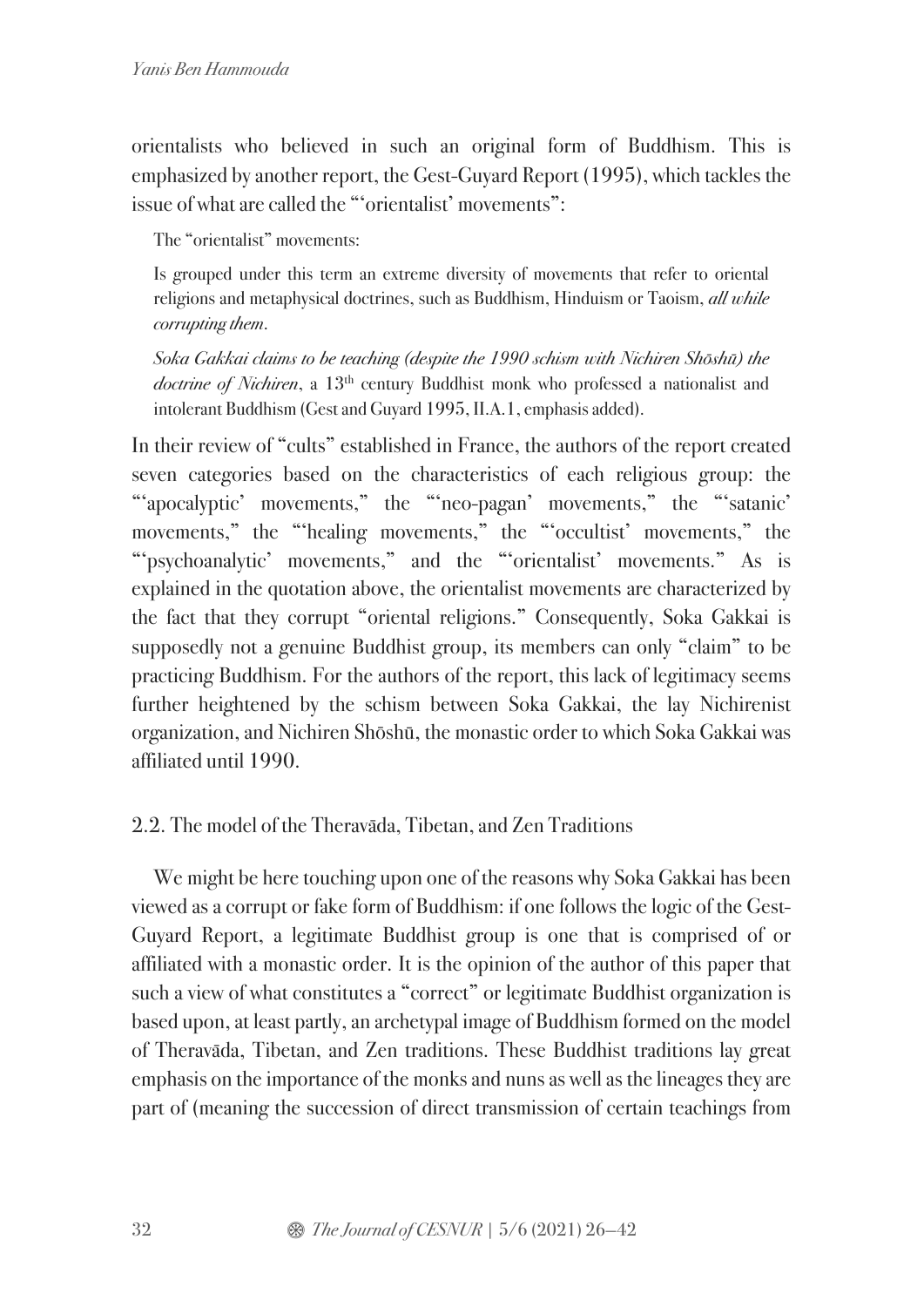one generation to the next), as they are viewed as guarantors of the authenticity and orthodoxy of the teachings.

After all, the "ambassadors" or public figures representing and importing Buddhism in France have mainly been for more than sixty years Buddhist monks and nuns (the Dalai Lama, Matthieu Ricard, Taisen Deshimaru [1914–1982], Thích Nhất Hạnh, Chân Kông, Kalu Rinpoche, etc.). Therefore, the mental image a French person may have of a typical Buddhist practitioner will probably be that of a monk or nun, with all the characteristics that may be associated with them. This is exemplified by the following quotation by Louis Hourmant who expresses his surprise at the differences between Zen and Tibetan practitioners, and members of Soka Gakkai:

Compared to Zen practitioners and more still to Tibetan practitioners, members of Soka Gakkai… blend into their surroundings because of the complete absence of exotic traits: they do not display saffron—or black—colored robes, they do not shave their head, they do not meditate in the lotus position but seated in a banal chair, they do not build pagodas or stupas… but they meet in apartments or in anonymous halls rented for the occasion (Hourmant 1999, 196).

The fact that Soka Gakkai is a secular organization and that it lacks the "exotic" characteristics mentioned above create a dissonance between its claim of being a Buddhist group in its own right and the collective mental image associated with Buddhism in the minds of many French people. These differences between Soka Gakkai and the Theravāda, Zen, and Tibetan traditions were so great in the eyes of French sociologist Frédéric Lenoir that he decided not to include this Japanese organization into his 1999 study of Buddhism in France.

However just this reason may be for such a decision, the way he justified it seems to be in keeping with the argument of this paper, namely that Soka Gakkai has been rejected as an authentic Buddhist group because it departs too much from the archetypal image of Buddhism in France, which is based on Tibetan, Theravāda, and Zen traditions:

The role of the sociologist is not to say whether the criticism [against Soka Gakkai] is justified, false, or excessive, but simply to observe that such differences exist between this very particular group and the other Buddhist traditions, so much so that it becomes therefore impossible to put them together in the same study. The significant success of Soka Gakkai and its solid implementation in most Western countries having been the object of specific studies, it seems to me wiser to compare these works to those, like ours, that focus on Buddhism in its most traditional acceptation—as represented in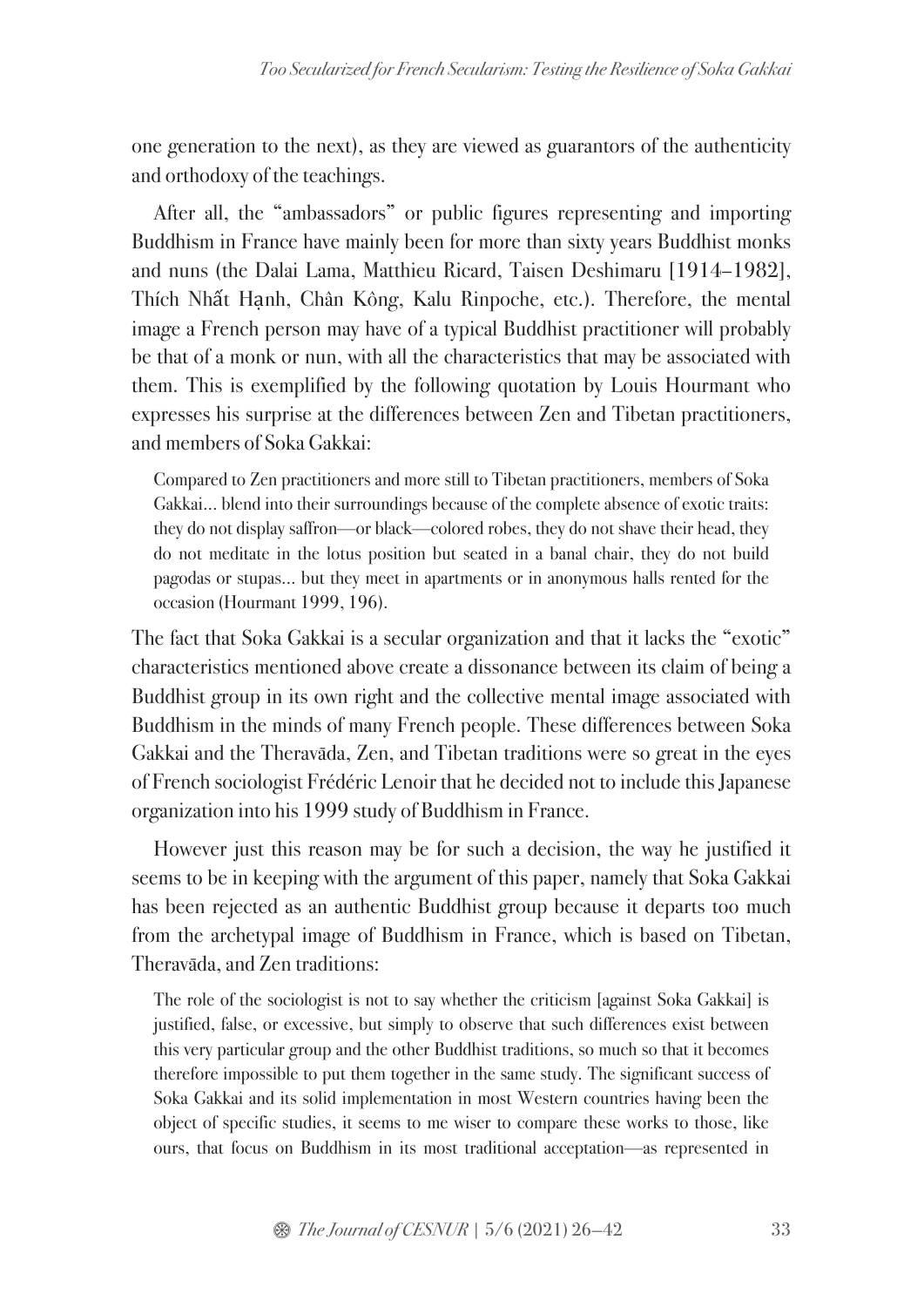France by the Theravāda, Zen, and Tibetan traditions—which is also the one spread by the media and in which every French person concerned directly or indirectly by this "Buddhist wave" can recognize themselves (Lenoir 1999, 23).

It is interesting to note that the anti-cult association UNADFI (Union nationale des associations de défense des familles et de l'individu, "National Union of the Associations for the Defense of the Families and the Individuals") uses Lenoir's study on its website as an argument from authority against Soka Gakkai (UNADFI 2014). On the contrary, other scholars who have studied Buddhism in France have included Soka Gakkai as well as other traditions in their works. This is the case for instance of Raphaël Liogier (2004), Thierry Mathé (2005), or Lionel Obadia's 2011 article fittingly titled "Can You Judge a Monk by His Robe? Social Semiotics of 'The Buddhist Being' in the Western Context." In this article, Obadia explains that

the association of appearance (the robe) and behavior (asceticism) has ideally corresponded to the prism of Western representations, to an absolute accordance between the norm (ethics) and the customs (its implementation) (Obadia 2011, 74).

### 2.3. A Religious Group That Is Too Secularized

Obadia is hinting here at another determining element in the reception and perception of Soka Gakkai in France when he speaks about the behavior and ethics of Buddhist practitioners, especially those wearing "the robe," i.e. the monks and nuns, the *sensei* and the *lamas*. To paraphrase Obadia, many French people (and people from other Western countries) have suffered from a cognitive bias that overly credits Buddhist monastics with virtuous behavior. In other words, they are seen as the perfect embodiments of moral behavior, or virtue (śī*la*) (Obadia 2011, 77).

This is again reflected on the website of the UNADFI, where one of the main charges brought against Soka Gakkai is that it is "a Buddhism disseminated by a lay organization." The UNADFI presents thereafter the difficult relationship between Soka Gakkai and Nichiren Shōshū, a relationship where the monastic branch has been the victim, and the lay branch the culprit:

Fights occurred in temples; a libel suit was filed by the SG against the Nichiren Shōshū in Los Angeles. The SG keeps on dragging Nichiren Shōshū's name in the mud, to the point that some members of the SGF [Soka Gakkai France] have thought that this fight should not be based on hate (UNADFI 2014).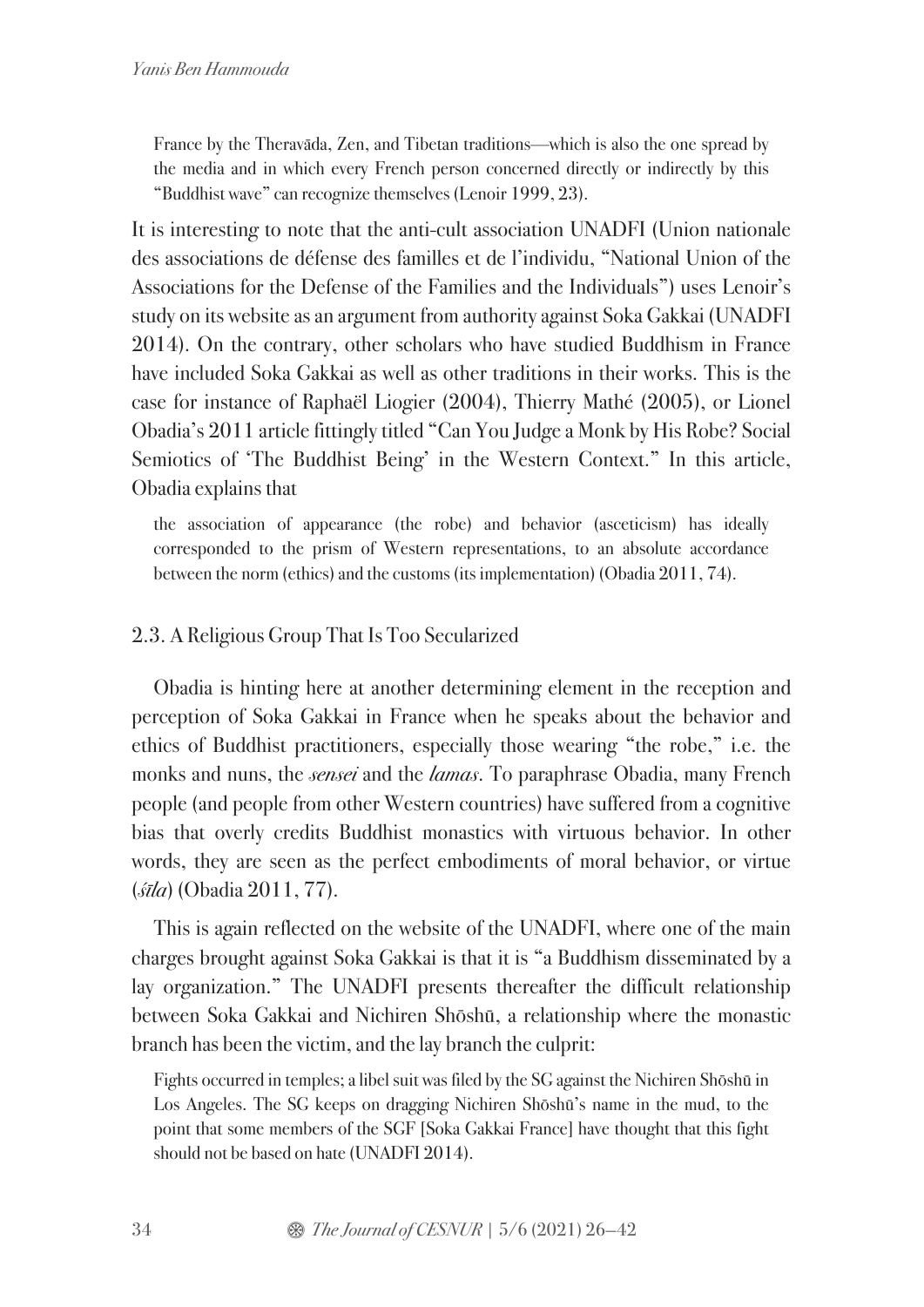This exceedingly positive image of Buddhist monastics may explain why for many years some French anti-cultists have criticized Soka Gakkai for certain types of behavior that could also be found in more mainstream Buddhist traditions.

Another of the main points of criticism that have been made against Soka Gakkai in France has to do with its engagement with the secular world. The goal of the group is indeed to generate a "human revolution" and a world of peace thanks to the propagation of the *Lotus Sutra*. Among other things, Soka Gakkai works as an NGO with the United Nations, focusing on nuclear disarmament, human rights, and sustainable development. This lay Buddhist organization went as far as to create a new political party in Japan in 1964 called Kōmeitō.

This political engagement was badly perceived in France, even after Soka Gakkai officially cut ties with this political party in 1970, as is revealed by several press articles published in the 1980s and 1990s, at the peak of the anticult movement in France. For instance, an article from the daily newspaper *Libération* titled "All This Week in *Libération*: Cults in Quest of Political Influence Abroad. Today, Japan. Soka Gakkai Infiltrates Japanese Politics. Under the Cover of Being a Religion, the Rich Organization Maintains a Power-Conquering Strategy" (Amoua 1996).

On the contrary, other Buddhist groups' engagement in worldly affairs has been perceived in a more positive light, if it was perceived at all. For instance, the numerous books and talks by the Dalai Lama on social issues such as abortion, democracy, the environment, economics, politics, and many others do not seem to have created as much antagonism in France as it has for Soka Gakkai (Obadia 1999, 148–49; Liogier 2004). Here again the fact that Soka Gakkai is a secular organization might explain the differences of treatment with other Buddhist groups. Members of the Buddhist clergy, as well as the doctrines they may teach, have long been viewed as primarily, if not only, concerned with spiritual matters and contemplative practices, to the point that some have viewed Buddhism as an "apathetic" religion (Obadia 1999, 80–1).

Contrary to Liogier's argument that the

representation of Soka Gakkai as an organization that is both completely religious and completely secular… is actually an asset for its Westernization (Liogier 2002, 11),

it seems rather that in France the secular character of this Buddhist organization has hindered its process of public acceptance. Put differently, Soka Gakkai is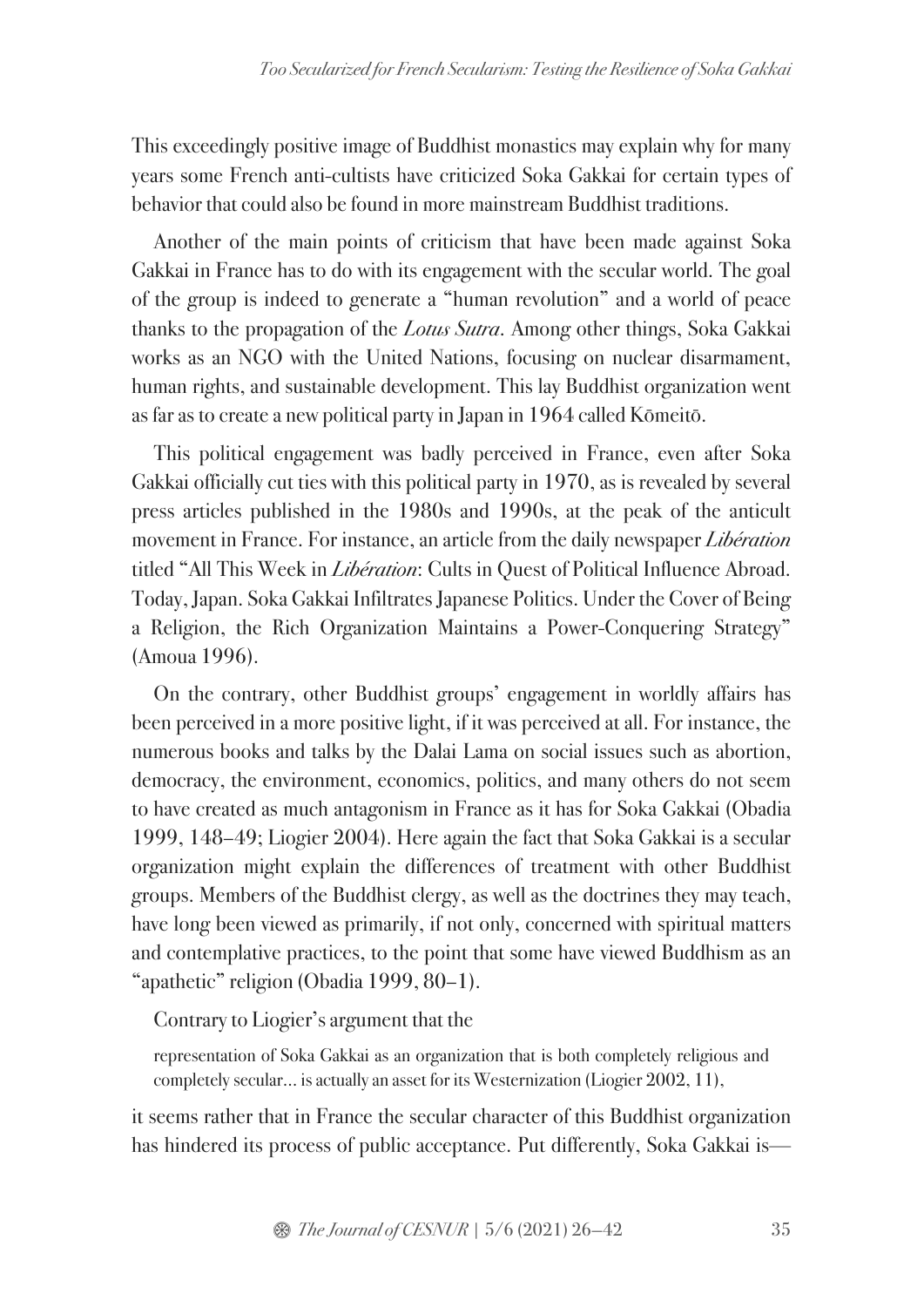quite paradoxically—too secularized a group for the country of *laïcité* as it goes against many of the characteristics attributed by many French people to what is considered to actually be Buddhism. However, Soka Gakkai's French offshoot has not remained passive in the face of these difficulties regarding its integration in France but, on the contrary, it has shown resilience.

## *3. The Resilience of Soka Gakkai in France*

In August and September 2021, the European Association for the Study of Religions (EASR) held in Pisa its  $18<sup>th</sup>$  annual conference on the topic of resilience. The concept of resilience was defined as follows in the conference's website:

Resilience can be considered as the ability to counteract or absorb a process of transformation. It is also characterized by a capacity to endure changes without having to adapt permanently, an ability to find what best suits new environmental conditions; and an awareness of how to cope with a crisis (EASR 2021).

Soka Gakkai in France seems to fit this description since at the beginning of the  $21<sup>st</sup>$  century the organization resolved to change some of its practices (by using a more moderate form of proselytism for example), and adapt its institutional organization to the demands of the French authorities, as well as to fit the model set by other religions long established in the country. Since I have discussed in a previous article the evolution of proselytization practices by Soka Gakkai in France (Ben Hammouda 2019), the point of focus here will be on the institutional changes.

These changes took place mainly in 2007, when SGF went through a major overhaul that aimed at countering the arguments regarding the lack of transparency of the group. From that year on, Soka Gakkai in France was divided into three main branches, each branch having specific responsibilities. The group was first granted the legal status of "worship association" (*association cultuelle*) by the French authorities and chose a new official name that clearly asserts its affiliation to Buddhism: "Soka Worship Association of Nichiren Buddhism" (*Association cultuelle Soka du bouddhisme Nichiren*). Obtaining the legal status of a worship association was of paramount importance for the group as this status "provides public accreditation for legitimate religions" in France (Hervieu-Léger 2004, 55). In other words, it meant that the French Ministry of the Interior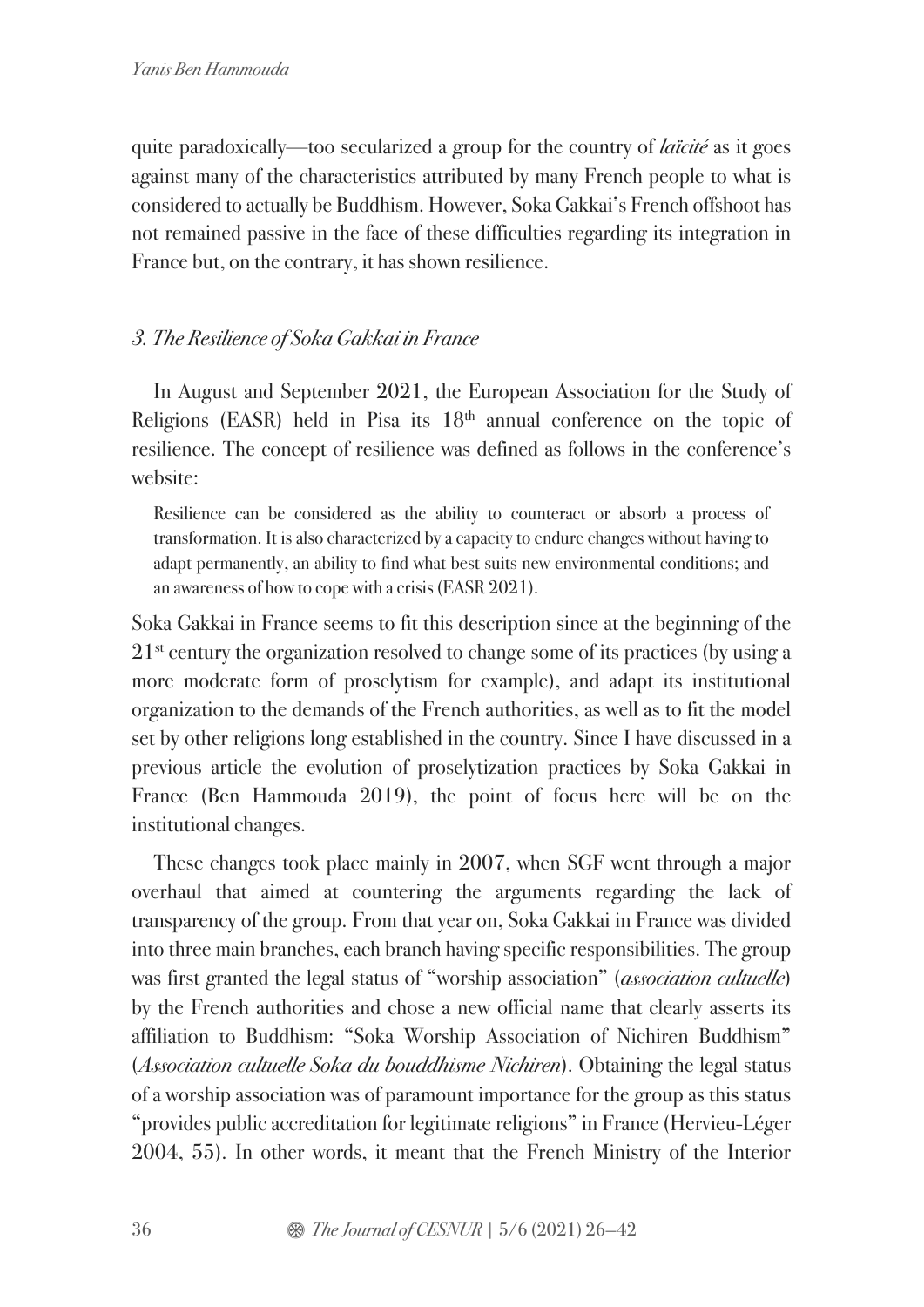(which manages all the questions related to religious groups established in the country) officially recognized Soka Gakkai as a legitimate religion and no longer as a dangerous "cult." This does not mean however that the group has been completely free of this accusation. In 2017, for instance, Soka Gakkai was again mentioned in the yearly report published by the MIVILUDES (the Interministerial Mission for Monitoring and Combatting Cultic Deviances: MIVILUDES 2017).

The second new branch of Soka Gakkai in France is the Soka Cultural Association in France (*Association culturelle Soka de France*). It is in charge of the organization of cultural activities, such as (interreligious) conferences and seminars. It also administers the Maison Littéraire de Victor Hugo (see Rigal-Cellard 2021). The last branch, or association, is the Association of Commerce, Edition, and other Services (*Association de commerce, d'édition et de service*), which manages the publications of the movement in France.

This separation of the religious activities from the cultural and commercial ones into three specific official associations is proof of the capacity for structural resilience of this Buddhist sect. Beyond the question of transparency, it is also a way to fit, if not the French archetypal image of Buddhism, then the French administrative and institutional framework for religious organizations. In his 2004 article "Perspective: Toward a Definition of 'New Religion,'" Gordon Melton underlined the capacity of new religious movements (NRMs) to adapt and change their beliefs and behaviors in order to overcome the accusations they may face:

[I]t has been observed that the new religions change rapidly, especially those still in their first generation of life. Newly founded groups, which may adopt beliefs and practices that set them in heightened tension vis-à-vis the establishment, can significantly lower their tension by altering behaviors with only minor adjustments to their belief systems (Melton 2004, 83).

The case of Soka Gakkai in France may invite us to add to these observations that new religious movements' specific capacity for change does not solely concern the beliefs and behaviors of the groups in question, but might also pertain to their ability to alter their institutional structure(s).

One last element—but not the least—regarding SGF's institutional overhaul needs to be examined. Indeed, there is another organizational body which oversees the religious activities of the group. This body is the French national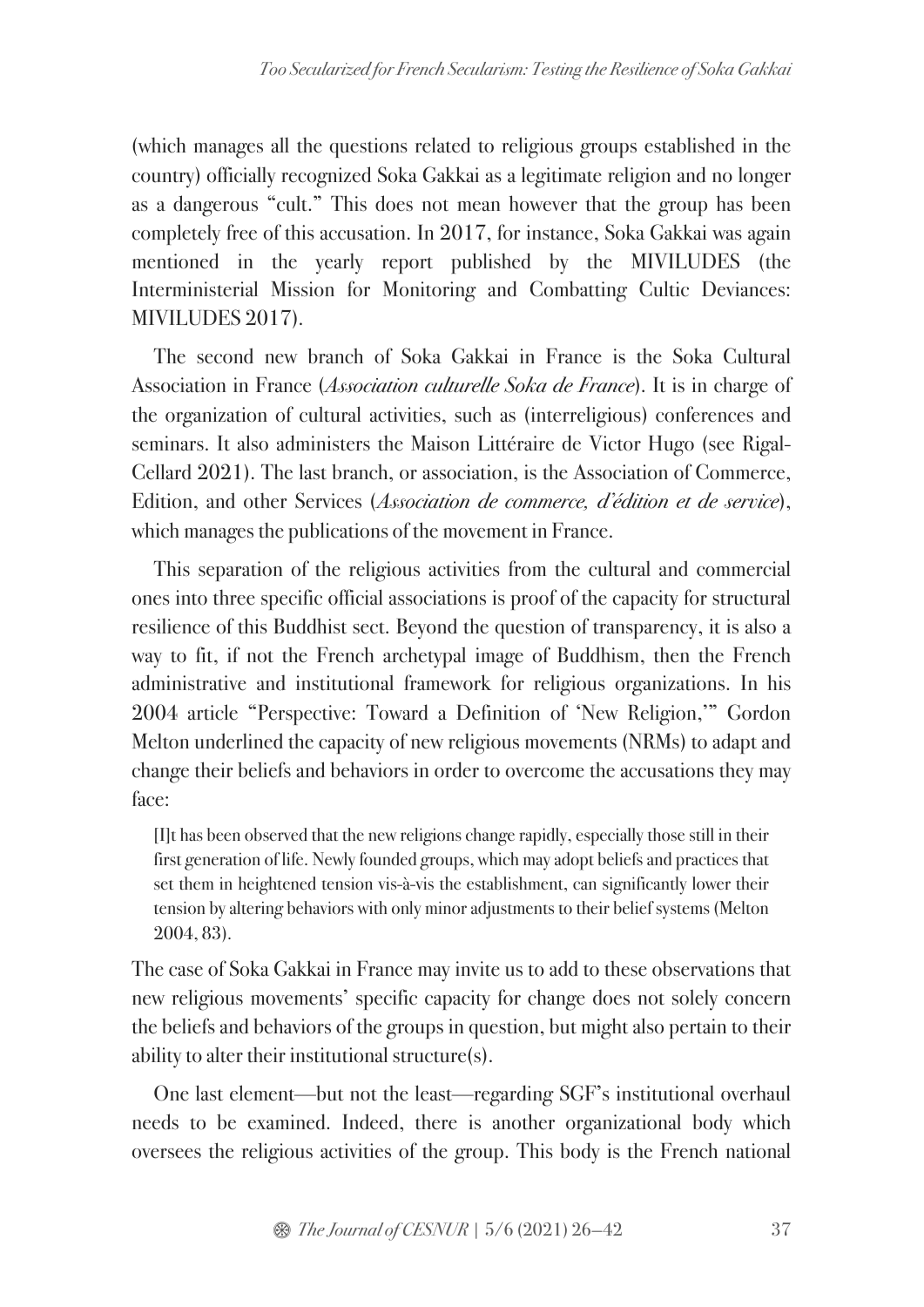Soka Consistory of Nichiren Buddhism (*Consistoire Soka du bouddhisme de* Nichiren). Its official goal, as delineated in its Constitution available on its website, is to guarantee "the unity of the religion and the respect of the belief as well as the Buddhist practice of Nichiren Buddhism." This is done in concertation with what they call the "world Consistory" (i.e. Soka Gakkai International). It currently consists of six members who have been chosen "by the world Consistory" for "their spiritual qualities and their knowledge of Buddhism" (Consistoire Soka du bouddhisme de Nichiren 2006, 6). The Consistory is also the official interlocutor of Soka Gakkai for the French authorities.

This description of the Soka Consistory is not dissimilar from Protestant presbyteries. The term "Consistory" itself is also used in French Judaism: the Central Israelite Consistory of France (*Consistoire central israélite de France*) was the first institution of that type created in France, in 1808, under Napoleon I's (1769–1821) regime. In a way, one might argue that Soka Gakkai had to become less secularized, while remaining a lay organization, by adopting institutional traits of more mainstream religions so as to fit the administrative requirements of French secularism.

This adaptation of Soka Gakkai to the French political and religious context is in keeping with the Nichirenist precept of *zuih*ō *bini*. As explained by McLaughlin in his monography *Soka Gakkai's Human Revolution: The Rise of a Mimetic Nation in Modern Japan*, this term is "a term Nichiren used to mean the precept of adapting to local customs." In the words of Nichiren,

if one does not go against the heart of the precepts, even if one departs ever so slightly from the teachings of the Buddha, one should avoid going against the customs of the country (McLaughlin 2019, 10).

McLaughlin further explains that *zuih*ō *bini*

enabled Gakkai adherents to introduce suppleness into rigidity as it allowed members to fit exclusive Lotus adherence into local customs and to adapt *shakubuku* conversion techniques to suit situational mores (McLaughlin 2019, 10).

It seems that this precept has enabled Soka Gakkai to adapt not only its conversion techniques but also its institutional framework at the national level by mimicking—to use McLaughlin's expression—other religions that have long been established in France.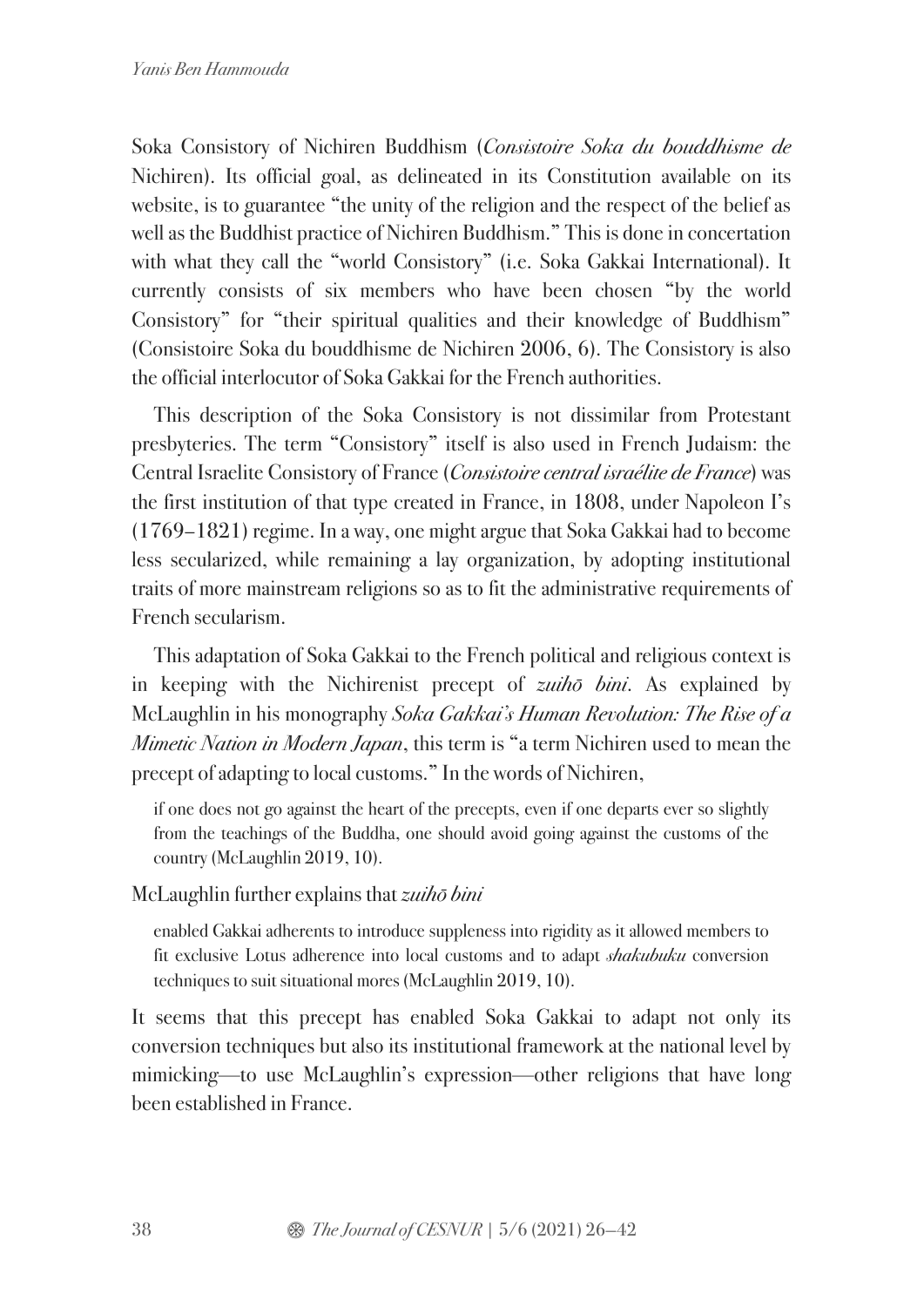### *Conclusion*

Despite being active in France for almost as long as Theravāda, Tibetan, or Zen traditions, Soka Gakkai has faced many more difficulties to be accepted both by French authorities and French society at large. This paper has thus tried to demonstrate that what may explain in part this difference of treatment between these Buddhist groups has to do with the archetypal image of the Buddhist religion many French people hold in their minds. As a new religious movement, Soka Gakkai did not benefit from the same long history of contact and interest between Europeans and practitioners of Theravāda and Mahāyāna traditions such as Tibetan and Japanese Zen Buddhism. Because French people have engaged with these specific traditions since at least the  $18<sup>th</sup>$  century, be it through scientific studies or personal philosophical and spiritual interest, these groups have inevitably become the source of the collective mental image brought up to many French people's minds when they are asked the questions "What is Buddhism?" "What is a Buddhist?" or "What does practicing Buddhism look like?"

Soka Gakkai went against this fixed archetypal image of Buddhism since it was a completely secular organization with religious practices and beliefs that did not resemble those of other Mahāyāna traditions. However, this movement has shown great resilience in confronting these difficulties as it changed its institutional structure at the national level in order to meet the standards of organized religions within the framework of French secularism. By doing so, Soka Gakkai paradoxically had to present a less secular image of itself and assert its status as an actual, legitimate Buddhist religious movement. This is still however an ongoing process since as recently as 2017 the MIVILUDES report still ranked Soka Gakkai in the category of "pseudo-Buddhism."

### **References**

Amoua, Frédérique. 1996. "Toute cette semaine dans 'Libération', des sectes en quête d'influence à l'étranger. Aujourd'hui, le Japon. La Soka Gakkai infiltre la politique japonaise. Sous couvert de religion, la riche organisation poursuit une stratégie de conquête du pouvoir." *Libération*, March 8.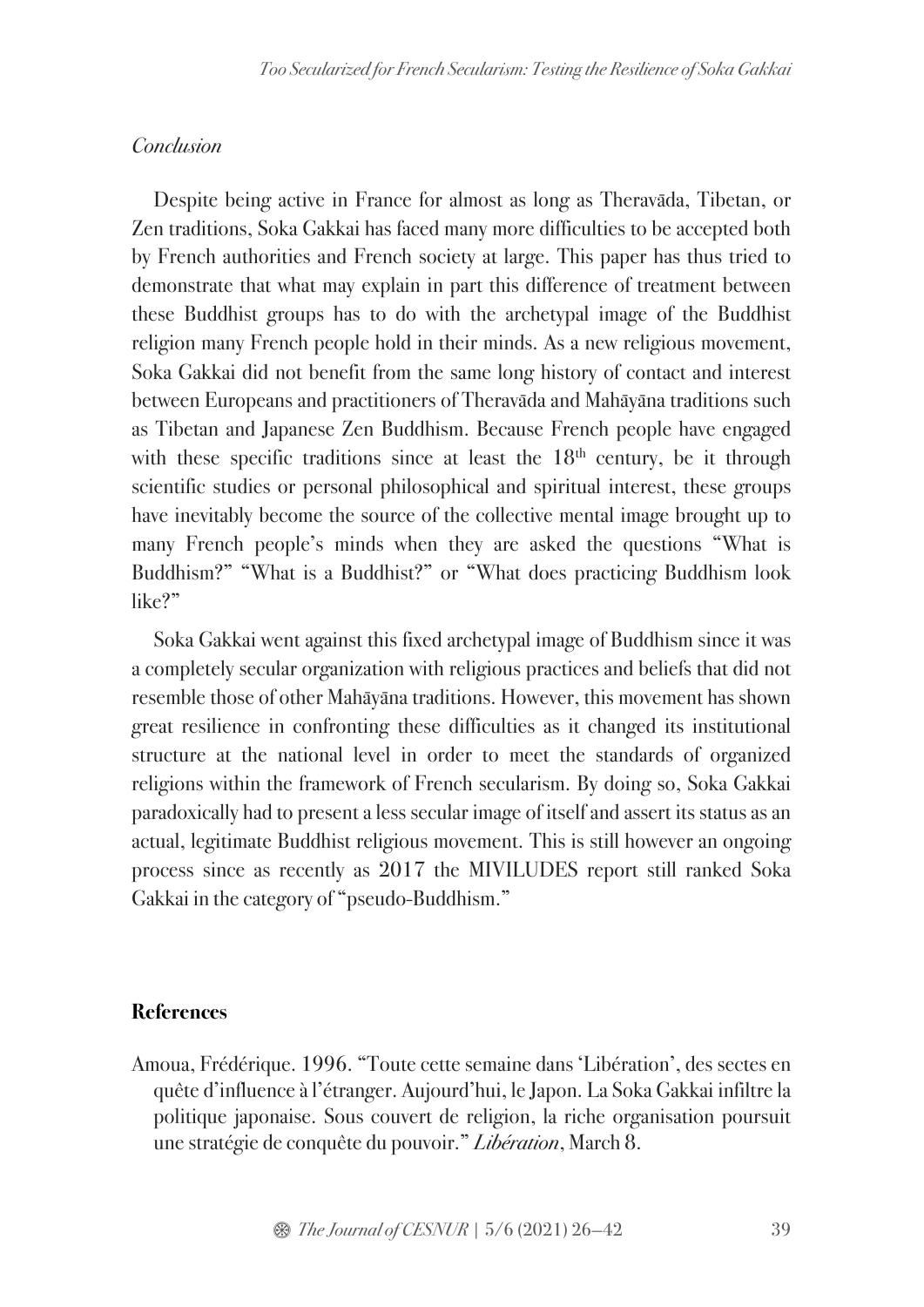- Ben Hammouda, Yanis. 2019. "The Limits of Religious Tolerance in France: The Case of Soka Gakkai." *The Journal of CESNUR* 3(6):32–47. DOI:10.26338/tjoc.2019.3.6.3.
- Campoy, Frédéric, and Mathieu Blanchot. 2016. *Une vie avec Alexandra David Néel—Livre 1*. Charnay-lès-Mâcon: Bamboo Édition.
- Campoy, Frédéric, and Mathieu Blanchot. 2017. *Une vie avec Alexandra David Néel—Livre 2*. Charnay-lès-Mâcon: Bamboo Édition.
- Campoy, Frédéric, and Mathieu Blanchot. 2018. *Une vie avec Alexandra David Néel—Livre 3*. Charnay-lès-Mâcon: Bamboo Édition.
- Campoy, Frédéric, and Mathieu Blanchot. 2020. *Une vie avec Alexandra David Néel—Livre 4*. Charnay-lès-Mâcon: Bamboo Édition.
- Consistoire Soka du bouddhisme de Nichiren. 2006. "Constitution Soka pour le culte du bouddhisme de Nichiren." Sceaux: Consistoire Soka du bouddhisme de Nichiren. Accessed October 11, 2021. https://bit.ly/3oRwlMA.
- David-Néel, Alexandra. 1927. *Voyage d'une Parisienne à Lhassa, à pied et en mendiant de la Chine à l'Inde à travers le Tibet*. Paris: Plon (English translation, *My Journey to Lhasa: The Personal Story of the Only White Woman Who Succeeded in Entering the Forbidden City*, London: Heinemann, 1927).
- David-Néel, Alexandra. 1929. *Mystiques et Magiciens du Tibet*. Paris: Plon (English translation, *Magic and Mystery in Tibet*, New York: Claude Kendall, 1932).
- David-Néel, Alexandra. 1938. *Magie d'amour et magie noire; Scènes du Tibet inconnu*. Paris: Plon (English translation, *Tibetan Tale of Love and Magic*, Jersey: Neville Spearman, 1983).
- EASR (European Association for the Study of Religions). 2021. "Resilient Religion." Accessed October 11, 2021. https://www.easr2021.org.
- Gest, Alain, and Jacques Guyard. 1995. *Les sectes en France. Rapport fait au nom de la Commission d'enquête sur les sectes*. Accessed October 11, 2021. https://www.assemblee-nationale.fr/rap-enq/r2468.asp.
- Hervieu-Léger, Danièle. 2004. "France's Obsession with the 'Sectarian Threat.'" In *New Religious Movements in the 21st Century: Legal, Political, and Social Challenges in Global Perspective*, edited by Phillip Charles Lucas and Thomas Robbins, 49–59. New York: Routledge.
- Hourmant, Louis. 1999. "La Soka Gakkai, un bouddhisme 'paria' en France?" In *Sectes et démocratie*, edited by Françoise Champion and Martine Cohen, 182– 204. Paris: Seuil.
- Lenoir, Frédéric. 1999. *Le bouddhisme en France*. Paris: Fayard.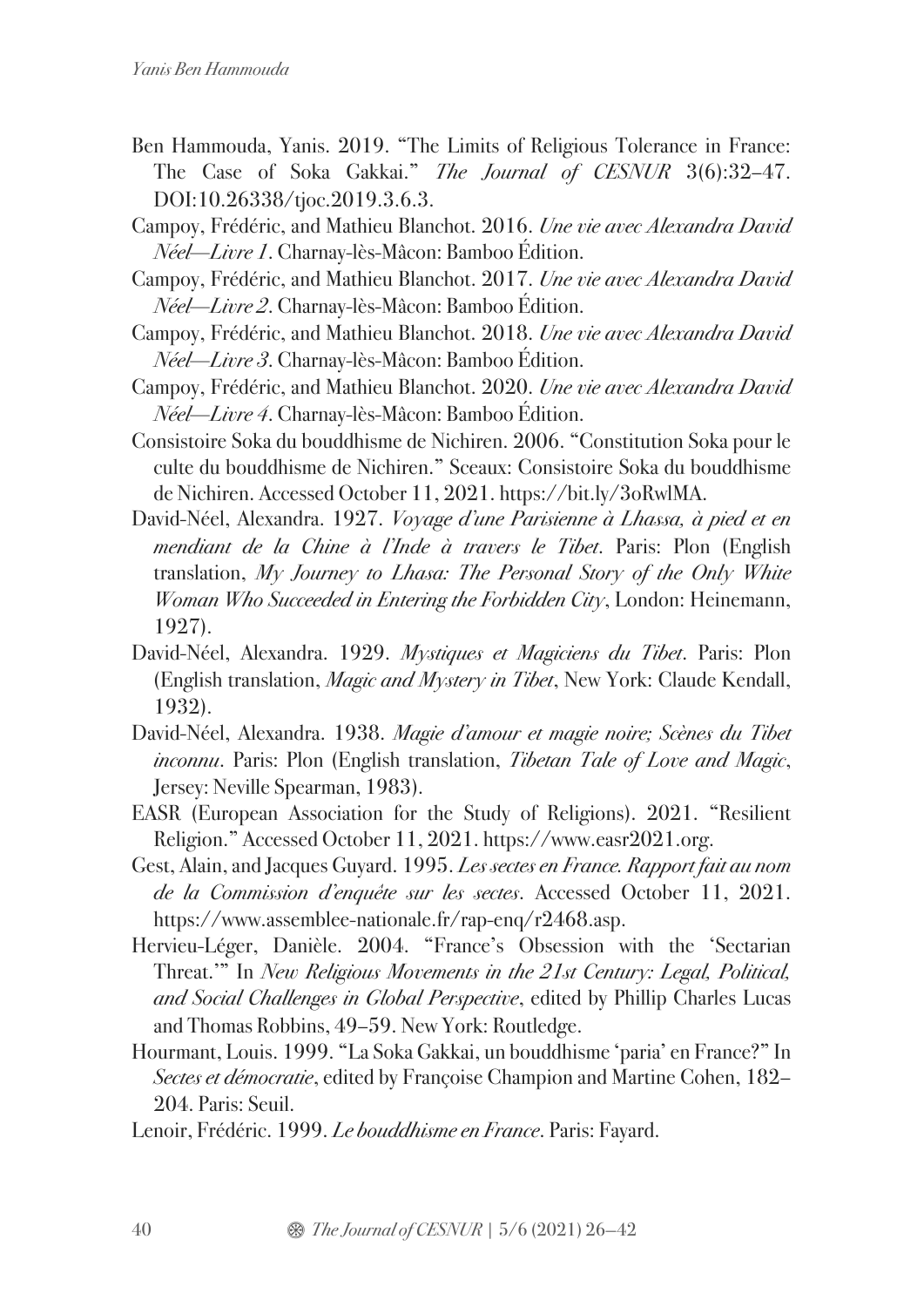- Liogier, Raphaël. 2002. "Un nouveau mouvement religieux face à la modernité politique: la Soka Gakkaï." *Rives méditerranéennes* 10: 83–101.
- Liogier, Raphaël. 2004. *Le bouddhisme mondialisé. Une perspective sociologique sur la globalisation du religieux*. Paris: Ellipses.
- Liogier, Raphaël. 2005. "Sur l'émergence d'un bouddhisme européen," text for the conference "Migrations, religions et sécularisation," June 17–18, 2005. Five excerpts from *Le bouddhisme mondialisé. Une perspective sociologique sur la globalisation du religieux* (Paris: Ellipses, 2004). Accessed August 7, 2021. https://bit.ly/38X5423.
- Lombart, Gaël. 2016. "DANS LE RÉTRO. Dalaï-Lama en France: des visites entre politique et spiritualité." *Le Parisien*, September 13, 2016.
- Lopez, Donald S. 2013. *From Stone to Flesh: A Short History of the Buddha.*  Chicago: University of Chicago Press.
- Mathé, Thierry. 2005. *Le bouddhisme des Français. Le bouddhisme tibétain et la Soka Gakkaï en France, contribution à une sociologie de la conversion.* Paris: Éditions L'Harmattan.
- McLaughlin, Levi. 2019. *Soka Gakkai's Human Revolution: The Rise of a Mimetic Nation in Modern Japan*. Honolulu: University of Hawai'i Press.
- Melton, J. Gordon. 2004. "Perspective: Toward a Definition of 'New Religion.'" *Nova Religio* 8(1):73–87.
- MIVILUDES (Mission Interministérielle de vigilance et de lutte contre les dérives sectaires). 2017. *Rapport d'activité 2016 et 1er semestre 2017*. Accessed October 30, 2019. https://bit.ly/34oL3gE.
- Obadia, Lionel. 1999. *Bouddhisme et Occident: la diffusion du bouddhisme tibétain en France*. Paris: Éditions L'Harmattan.
- Obadia, Lionel. 2011. "L'habit fait-il le moine? Sémiotique sociale de 'l'être bouddhiste' dans le contexte occidental." *Protée* 39(2):71–80.
- Rigal-Cellard, Bernadette. 2009. "L'impact de la géologie sur les migrations religieuses: ou comment le Périgord est devenu un centre mondial de la spiritualité." In *Religions et mondialisation: exils, expansions, résistances*, edited by Bernadette Rigal-Cellard, 49–66. Pessac: PUB.
- Rigal-Cellard, Bernadette. 2021. "La Maison littéraire de Victor Hugo in Bièvres: A Shrine of Hugo's Teachings to Buttress Daisaku Ikeda's Project for the Betterment of Our World." *The Journal of CESNUR* 5(5):14–38. DOI: 10.26338/tjoc.2021.5.5.2.
- Silk, Jonathan A. 2012. "A Missed Opportunity." *History of Religions* 51(3): 262–72.
- UNADFI. 2014. "La Soka Gakkaï." Accessed October 11, 2021. https://www.unadfi.org/groupes-et-mouvances/la-soka-gakkai.